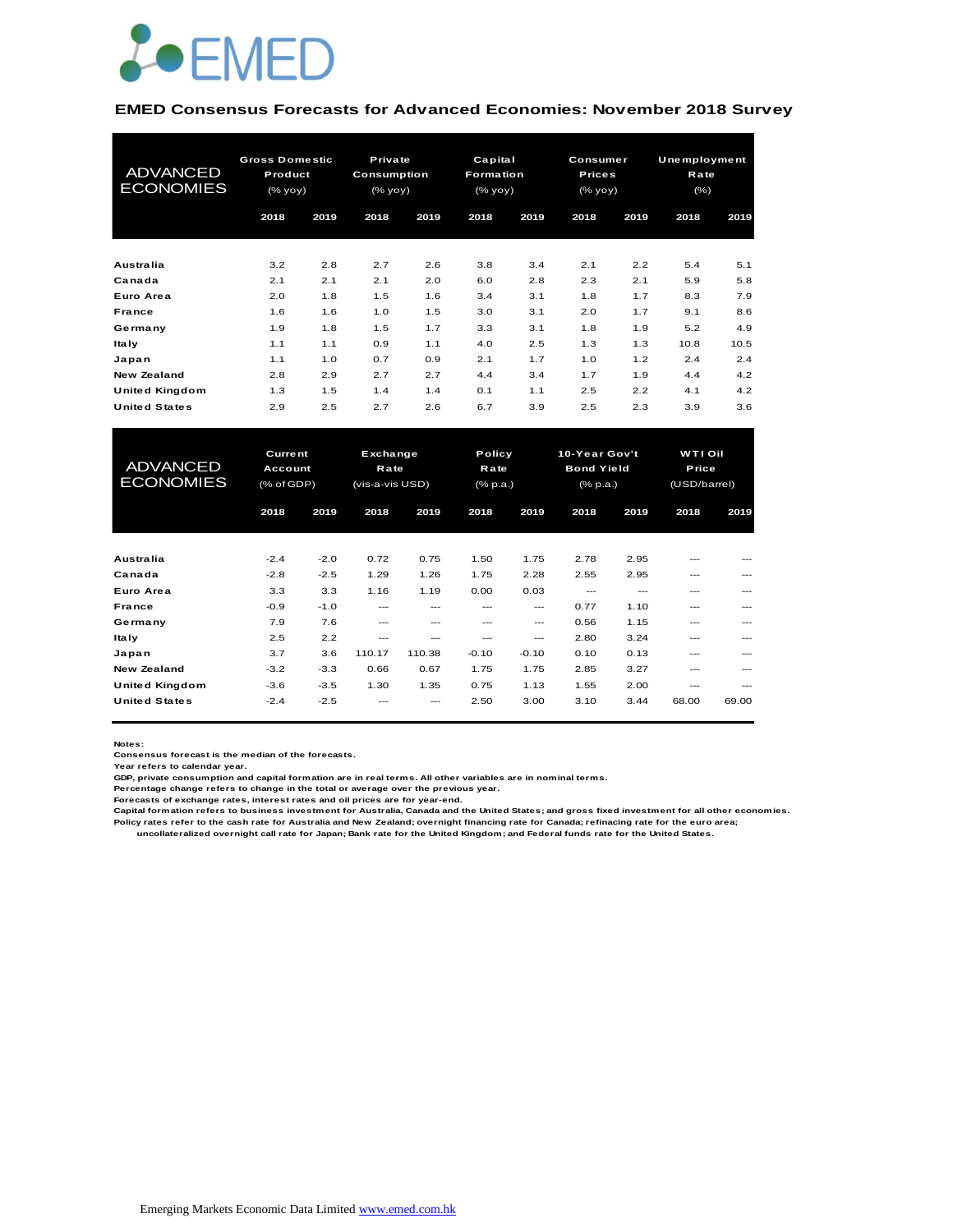

#### **EMED Consensus Forecasts for Emerging Markets: November 2018 Survey**

|                       | <b>Gross Domestic</b> |      | Private     |      | <b>Fixed</b> |        | Consumer      |      | <b>Unemployment</b>      |                          |
|-----------------------|-----------------------|------|-------------|------|--------------|--------|---------------|------|--------------------------|--------------------------|
| <b>EMERGING</b>       | Product               |      | Consumption |      | Investment   |        | <b>Prices</b> |      | Rate                     |                          |
| <b>MARKETS</b>        | $(%$ (% yoy)          |      | (% yoy)     |      | $(%$ (% yoy) |        | $(\%$ yoy)    |      | $(\% )$                  |                          |
|                       | 2018                  | 2019 | 2018        | 2019 | 2018         | 2019   | 2018          | 2019 | 2018                     | 2019                     |
|                       |                       |      |             |      |              |        |               |      |                          |                          |
|                       |                       |      |             |      |              |        |               |      |                          |                          |
| Argentina             | $-1.6$                | 0.1  | $-0.8$      | 0.3  | $-4.5$       | $-5.0$ | 32.9          | 30.0 | 9.2                      | 9.0                      |
| <b>Brazil</b>         | 1.3                   | 2.2  | 2.1         | 2.3  | 2.4          | 4.6    | 3.7           | 4.3  | 12.2                     | 11.4                     |
| Chile                 | 3.8                   | 3.3  | 3.9         | 3.3  | 4.0          | 4.1    | 2.5           | 3.1  | 6.8                      | 6.7                      |
| China                 | 6.6                   | 6.2  | 8.5         | 7.7  | 5.9          | 5.8    | 2.1           | 2.4  | 4.0                      | 4.0                      |
| Colombia              | 2.6                   | 3.2  | 2.6         | 3.4  | 2.7          | 4.0    | 3.3           | 3.4  | 9.9                      | 10.0                     |
| <b>Czech Republic</b> | 3.0                   | 3.0  | 3.4         | 2.3  | 6.7          | 4.2    | 2.2           | 2.2  | 2.3                      | 2.2                      |
| <b>Hong Kong</b>      | 3.5                   | 2.5  | 3.4         | 2.5  | 1.9          | 1.9    | 2.3           | 2.3  | 3.2                      | 3.2                      |
| Hungary               | 4.1                   | 3.0  | 4.1         | 3.1  | 12.9         | 7.2    | 3.0           | 3.2  | 3.6                      | 3.2                      |
| India                 | 7.5                   | 7.4  | 7.1         | 6.9  | 10.3         | 8.1    | 4.6           | 4.7  | $\hspace{0.05cm} \ldots$ | $\hspace{0.05cm} \ldots$ |
| Indonesia             | 5.1                   | 5.2  | 5.1         | 5.0  | 6.2          | 4.7    | 3.5           | 4.0  | 5.5                      | 5.3                      |
| Malaysia              | 4.9                   | 4.8  | 6.7         | 5.4  | 4.4          | 7.1    | 1.5           | 2.5  | 3.4                      | 3.3                      |
| <b>Mexico</b>         | 2.1                   | 2.1  | 2.7         | 2.6  | 1.6          | 2.0    | 4.8           | 3.9  | 3.4                      | 3.6                      |
| <b>Philippines</b>    | 6.4                   | 6.5  | 5.8         | 5.7  | 14.3         | 10.7   | 5.1           | 4.1  | 5.5                      | 5.3                      |
| <b>Poland</b>         | 4.6                   | 3.5  | 4.5         | 4.0  | 7.2          | 6.0    | 1.8           | 2.3  | 3.9                      | 3.9                      |
| Russia                | 1.8                   | 1.6  | 2.8         | 1.9  | 2.1          | 2.2    | 3.0           | 4.4  | 4.9                      | 4.8                      |
| Singapore             | 3.0                   | 2.6  | 2.9         | 3.5  | 2.1          | 4.1    | 0.7           | 1.4  | 2.2                      | 2.4                      |
| South Korea           | 2.8                   | 2.7  | 2.6         | 2.3  | 0.9          | 2.0    | 1.6           | 2.0  | 3.7                      | 3.7                      |
| Taiwan                | 2.7                   | 2.4  | 2.4         | 2.0  | 2.0          | 1.3    | 1.5           | 1.5  | 3.7                      | 3.6                      |
| <b>Thailand</b>       | 4.4                   | 3.8  | 3.9         | 3.6  | 3.8          | 5.1    | 1.2           | 1.5  | 1.0                      | 1.0                      |
| Turkey                | 3.6                   | 0.6  | 3.8         | 0.4  | 2.6          | 0.0    | 16.1          | 18.0 | 11.4                     | 11.9                     |

|                       | Money                    |                          | <b>Merchandise</b>  |      | <b>Merchandise</b> |        | Current        |        | <b>Exchange</b> |       |  |  |
|-----------------------|--------------------------|--------------------------|---------------------|------|--------------------|--------|----------------|--------|-----------------|-------|--|--|
| <b>EMERGING</b>       | <b>Supply M2</b>         |                          | <b>Exports</b>      |      | <b>Imports</b>     |        | <b>Account</b> |        | Rate            |       |  |  |
| <b>MARKETS</b>        | $(%$ (% yoy)             |                          | $(\frac{9}{6}$ yoy) |      | $(\%$ yoy)         |        | (% of GDP)     |        | (vis-a-vis USD) |       |  |  |
|                       | 2018                     | 2019                     | 2018                | 2019 | 2018               | 2019   | 2018           | 2019   | 2018            | 2019  |  |  |
|                       |                          |                          |                     |      |                    |        |                |        |                 |       |  |  |
| Argentina             | 24.8                     | 20.8                     | 3.5                 | 6.2  | 0.5                | $-1.9$ | $-3.7$         | $-2.7$ | 39.75           | 45.13 |  |  |
| <b>Brazil</b>         | 6.4                      | 6.8                      | 3.4                 | 3.0  | 8.3                | 6.3    | $-1.2$         | $-1.7$ | 3.69            | 3.79  |  |  |
| Chile                 | 10.5                     | 8.0                      | 9.1                 | 5.7  | 10.6               | 7.6    | $-2.0$         | $-2.0$ | 665             | 669   |  |  |
| China                 | 8.4                      | 8.4                      | 9.1                 | 2.8  | 14.1               | 4.9    | 0.7            | 0.5    | 6.90            | 6.85  |  |  |
| Colombia              | 10.8                     | 12.2                     | 6.1                 | 2.3  | 6.9                | 3.9    | $-3.1$         | $-3.0$ | 3080            | 3055  |  |  |
| <b>Czech Republic</b> | $\hspace{0.05cm} \ldots$ | ---                      | 4.3                 | 4.8  | 5.5                | 4.4    | 1.0            | 0.8    | 21.8            | 21.9  |  |  |
| <b>Hong Kong</b>      | 6.4                      | 4.1                      | 4.6                 | 3.5  | 4.6                | 3.4    | 3.4            | 3.2    | 7.83            | 7.80  |  |  |
| Hungary               | 4.1                      | $\overline{\phantom{a}}$ | 5.7                 | 2.4  | 6.8                | 2.7    | 2.0            | 2.0    | 270             | 274   |  |  |
| India                 | 9.0                      | ---                      | 7.8                 | 8.2  | 8.0                | 7.0    | $-2.4$         | $-2.2$ | 72.0            | 71.8  |  |  |
| Indonesia             | 10.6                     | 6.5                      | 6.8                 | 7.9  | 9.7                | 7.5    | $-2.4$         | $-2.5$ | 15000           | 14600 |  |  |
| Malaysia              | 3.9                      | $\overline{\phantom{a}}$ | 7.0                 | 7.0  | 7.0                | 8.5    | 2.8            | 2.7    | 4.15            | 4.11  |  |  |
| <b>Mexico</b>         | 9.6                      | 9.0                      | 10.0                | 6.2  | 10.2               | 6.9    | $-1.7$         | $-1.8$ | 19.0            | 19.1  |  |  |
| <b>Philippines</b>    | 15.8                     | 11.9                     | 4.1                 | 7.8  | 8.2                | 8.9    | $-1.5$         | $-1.6$ | 54.1            | 54.6  |  |  |
| <b>Poland</b>         | 7.5                      | 7.8                      | 5.5                 | 7.2  | 6.9                | 7.7    | $-0.6$         | $-1.0$ | 3.61            | 3.55  |  |  |
| Russia                | 12.0                     | 9.0                      | 3.9                 | 11.3 | 7.0                | $-1.1$ | 4.3            | 4.2    | 63.6            | 66.1  |  |  |
| Singapore             | 6.2                      | ---                      | 4.6                 | 8.3  | 5.6                | 8.7    | 19.3           | 19.1   | 1.38            | 1.34  |  |  |
| South Korea           | 6.3                      | 5.5                      | 5.3                 | 4.4  | 4.8                | 3.4    | 4.8            | 5.0    | 1115            | 1097  |  |  |
| Taiwan                | 3.8                      | 3.6                      | 6.6                 | 4.7  | 8.7                | 4.7    | 13.1           | 13.4   | 30.9            | 30.3  |  |  |
| <b>Thailand</b>       | 5.0                      | 5.3                      | 8.4                 | 5.0  | 13.0               | 6.8    | 8.8            | 7.7    | 32.8            | 32.6  |  |  |
| Turkey                | 34.0                     | 18.0                     | 5.0                 | 6.0  | 4.4                | 1.8    | $-5.4$         | $-4.5$ | 6.00            | 6.50  |  |  |
|                       |                          |                          |                     |      |                    |        |                |        |                 |       |  |  |

**Notes:** 

**Consensus forecast is the median of the forecasts.**

**Year refers to calendar year except for India for which fiscal year (April to March) is used.**

**GDP, private consumption and fixed investment are in real terms. All other variables are in nominal terms.**

**Percentage change refers to change in the total or average over the previous year, except for money supply growth which is** 

 **based on year-end figures.**

**Forecasts of exchange rates and interest rates are for year-end. Forecasts for India are FY18/19 and FY19/20**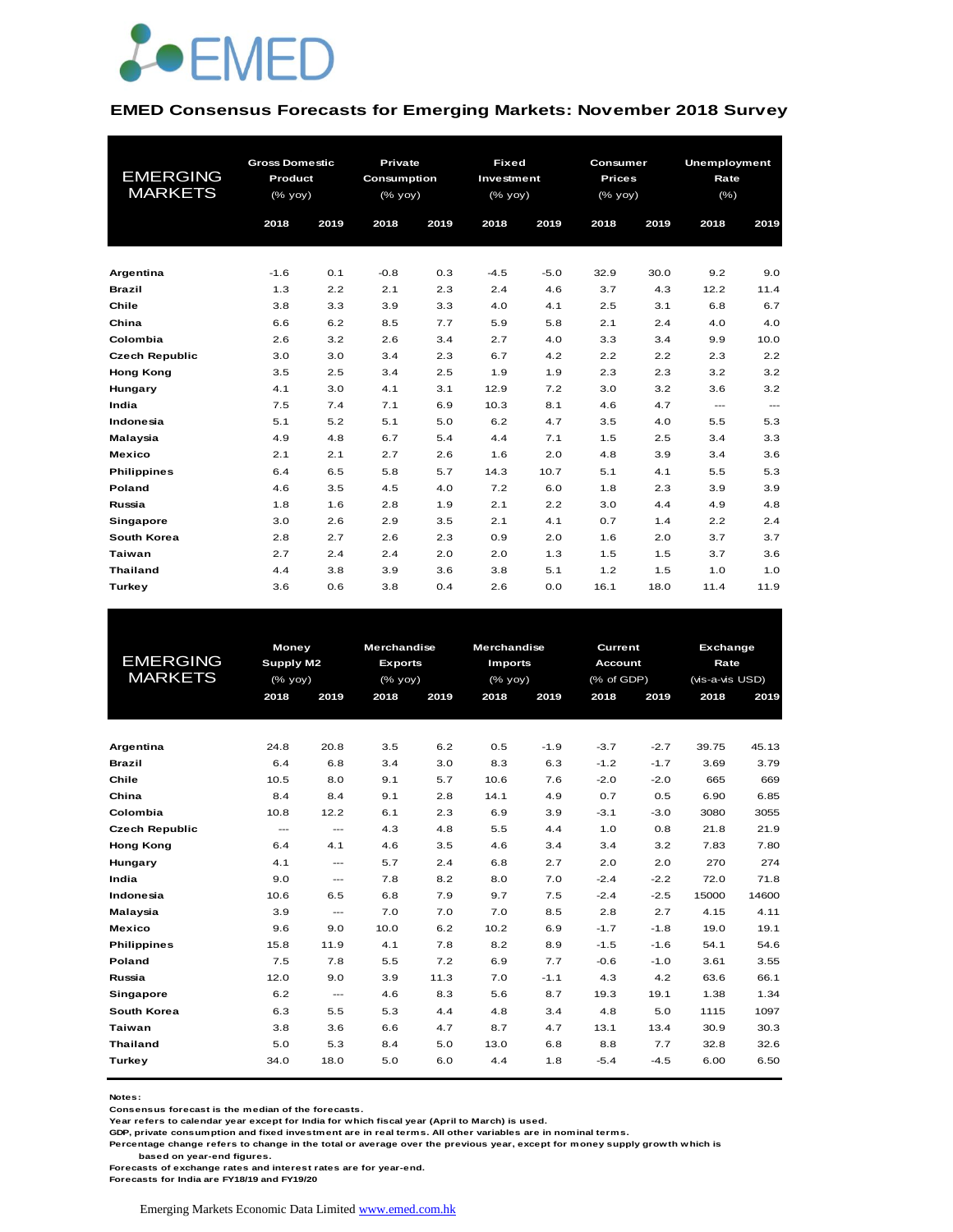### **EMED Consensus Forecasts for the United States: November 2018 Survey**

| <b>UNITED STATES</b>             | <b>Gross Domestic</b><br>Product<br>(% yoy)<br>2018<br>2019 |     | <b>Consumer</b><br><b>Prices</b><br>(% yoy)<br>2018 | 2019 | <b>UNITED STATES</b>                | <b>Gross Domestic</b><br>Product<br>(% yoy)<br>2018 | 2019 | <b>Consumer</b><br><b>Prices</b><br>(% yoy)<br>2018<br>2019 |     |
|----------------------------------|-------------------------------------------------------------|-----|-----------------------------------------------------|------|-------------------------------------|-----------------------------------------------------|------|-------------------------------------------------------------|-----|
|                                  |                                                             |     |                                                     |      |                                     |                                                     |      |                                                             |     |
| <b>ABN AMRO</b>                  | 3.0                                                         | 2.7 | 2.4                                                 | 2.2  | <b>Kiel Institute</b>               | 2.8                                                 | 2.4  | 2.5                                                         | 2.3 |
| <b>Action Economics</b>          | 2.9                                                         | 3.0 | 2.4                                                 | 2.2  | <b>Moody's Analytics</b>            | 2.9                                                 | 2.9  | 2.5                                                         | 2.3 |
| <b>AIB Global Treasury</b>       | 2.9                                                         | 2.5 | 2.4                                                 | 2.2  | <b>Mortgage Bankers Association</b> | 3.1                                                 | 2.3  | 2.6                                                         | 2.5 |
| Allianz                          | 2.6                                                         | 2.2 | 2.3                                                 | 2.4  | <b>NAR</b>                          | 3.1                                                 | 2.6  | 2.3                                                         | 2.6 |
| <b>Bank Julius Baer</b>          | 2.9                                                         | 2.8 | $2.5\,$                                             | 2.2  | <b>National Bank of Canada</b>      | 2.9                                                 | 2.4  | 2.5                                                         | 2.3 |
| <b>BayernLB</b>                  | 2.9                                                         | 2.6 | 2.5                                                 | 2.1  | <b>NIESR</b>                        | 2.9                                                 | 2.6  | $2.2\,$                                                     | 2.4 |
| <b>BBVA</b>                      | 2.8                                                         | 2.8 | 2.5                                                 | 2.6  | <b>Northern Trust</b>               | 2.9                                                 | 2.7  | 2.4                                                         | 2.3 |
| <b>Berenberg Capital Markets</b> | 2.9                                                         | 2.8 | 2.5                                                 | 2.2  | <b>OCBC Bank</b>                    | 2.9                                                 | 2.5  | 2.5                                                         | 2.4 |
| <b>BMO Capital Markets</b>       | 2.9                                                         | 2.5 | 2.2                                                 | 2.1  | <b>PNC</b>                          | 3.0                                                 | 3.2  | 2.5                                                         | 2.4 |
| <b>BNP Paribas</b>               | 2.8                                                         | 1.8 | 2.5                                                 | 2.1  | Prometeia                           | 2.9                                                 | 2.4  | 2.4                                                         | 2.1 |
| <b>Capital Economics</b>         | 2.8                                                         | 2.2 | 2.5                                                 | 2.1  | <b>Raymond James</b>                | 2.8                                                 | 2.1  | 2.5                                                         | 2.1 |
| <b>CIBC World Markets</b>        | 2.8                                                         | 2.2 | 2.6                                                 | 2.4  | <b>Royal Bank of Canada</b>         | 2.9                                                 | 2.5  | 2.5                                                         | 2.4 |
| <b>Comerica Bank</b>             | 2.9                                                         | 2.9 | 2.5                                                 | 2.1  | <b>Schroders</b>                    | 2.8                                                 | 2.4  | 2.8                                                         | 2.6 |
| Commerzbank                      | 2.8                                                         | 2.3 | 2.5                                                 | 2.5  | <b>Scotia Capital</b>               | 2.9                                                 | 2.4  | 2.4                                                         | 2.2 |
| <b>Credit Agricole</b>           | 2.8                                                         | 2.5 | 2.5                                                 | 2.6  | <b>Societe Generale</b>             | 2.8                                                 | 1.6  | 2.4                                                         | 1.9 |
| <b>Credit Suisse</b>             | 2.9                                                         | 2.7 | 2.5                                                 | 2.1  | <b>Standard &amp; Poor's</b>        | 2.9                                                 | 2.3  | 2.2                                                         | 2.1 |
| Daiwa Institute of Research      | 2.9                                                         | 2.2 | 2.4                                                 | 2.3  | <b>TD Economics</b>                 | 2.9                                                 | 2.7  | 2.5                                                         | 2.2 |
| Danske Bank                      | 2.8                                                         | 2.5 | 2.5                                                 | 2.0  | <b>University of Maryland</b>       | 2.9                                                 | 2.9  | 2.4                                                         | 2.2 |
| <b>DBS Bank</b>                  | 2.6                                                         | 2.5 | 1.8                                                 | 1.8  | University of Michigan - RSQE       | 2.9                                                 | 2.7  | 2.5                                                         | 2.1 |
| Deka Bank                        | 2.8                                                         | 2.2 | 2.6                                                 | 2.3  | <b>UOB</b>                          | 2.7                                                 | 2.3  | 2.5                                                         | 3.0 |
| Desjardins                       | 2.9                                                         | 2.7 | 2.5                                                 | 2.3  | <b>Wells Fargo</b>                  | 2.9                                                 | 2.7  | 2.5                                                         | 2.7 |
| <b>DIW Berlin</b>                | 2.8                                                         | 2.5 | 2.6                                                 | 2.1  |                                     |                                                     |      |                                                             |     |
| <b>DZ Bank</b>                   | 2.9                                                         | 2.7 | 2.6                                                 | 2.6  | <b>CONSENSUS</b>                    |                                                     |      |                                                             |     |
| <b>Fannie Mae</b>                | 2.9                                                         | 2.7 | 2.6                                                 | 2.4  | Median                              | 2.9                                                 | 2.5  | 2.5                                                         | 2.3 |
| <b>First Trust Advisors</b>      | 2.9                                                         | 3.1 | 2.5                                                 | 2.4  | Mean                                | 2.9                                                 | 2.5  | 2.4                                                         | 2.3 |
| <b>Freddie Mac</b>               | 3.0                                                         | 2.4 | 2.5                                                 | 2.4  | High                                | 3.1                                                 | 3.2  | 2.8                                                         | 3.0 |
| Handelsbanken                    | 2.9                                                         | 2.3 | 2.0                                                 | 2.2  | Low                                 | 2.6                                                 | 1.6  | 1.8                                                         | 1.8 |
| Intesa Sanpaolo                  | 2.9                                                         | 2.6 | 2.5                                                 | 1.8  | <b>Standard Deviation</b>           | 0.1                                                 | 0.3  | 0.2                                                         | 0.2 |
| Continues in the next column     |                                                             |     |                                                     |      |                                     |                                                     |      |                                                             |     |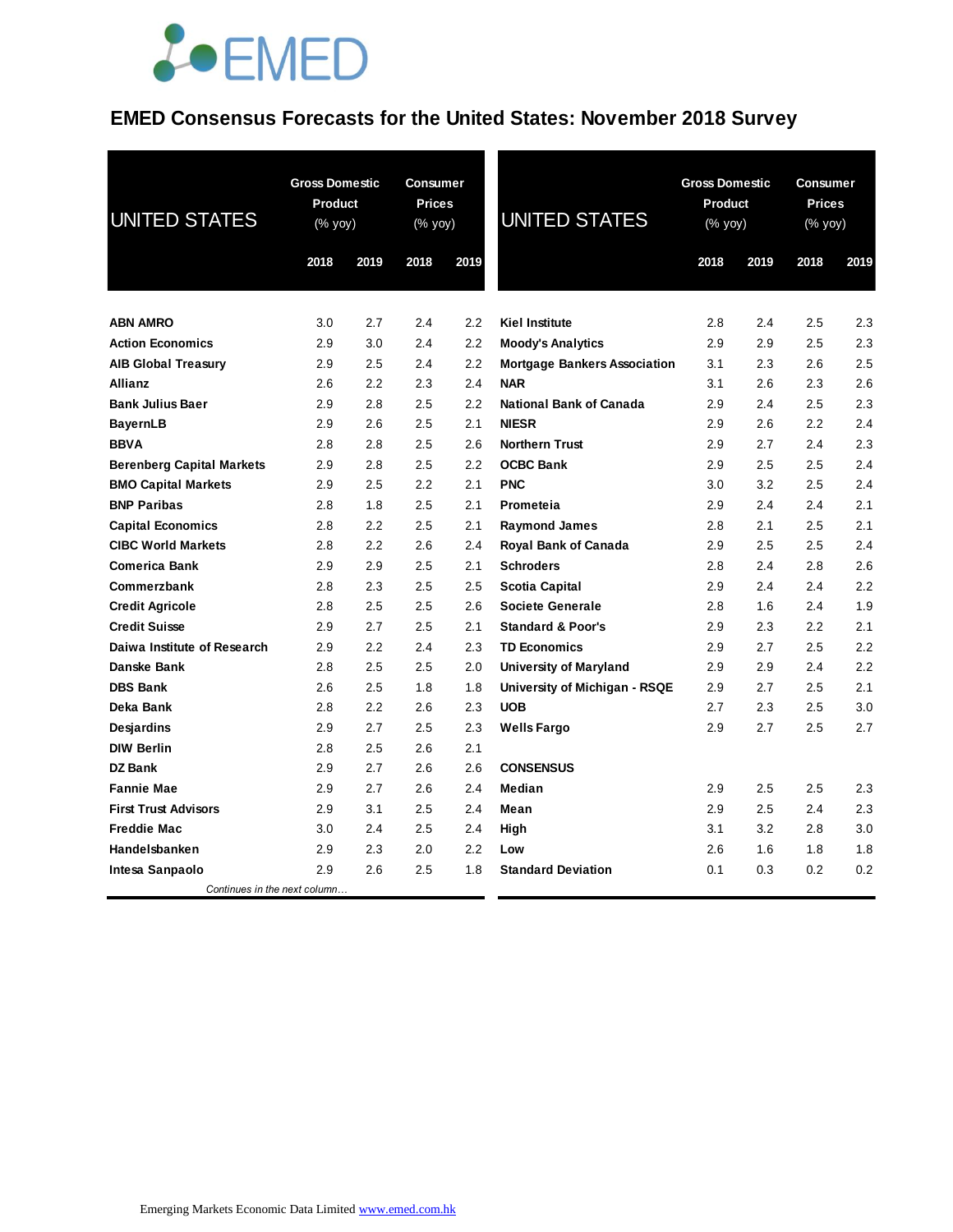### **EMED Consensus Forecasts for the Euro Area: November 2018 Survey**

| <b>EURO AREA</b>                 | <b>Gross Domestic</b><br><b>Product</b><br>(% yoy) |      | <b>Consumer</b><br><b>Prices</b><br>(% yoy) |      | <b>EURO AREA</b>            | <b>Gross Domestic</b><br><b>Product</b><br>(% yoy) |      | <b>Consumer</b><br><b>Prices</b><br>(% yoy) |      |
|----------------------------------|----------------------------------------------------|------|---------------------------------------------|------|-----------------------------|----------------------------------------------------|------|---------------------------------------------|------|
|                                  | 2018                                               | 2019 | 2018                                        | 2019 |                             | 2018                                               | 2019 | 2018                                        | 2019 |
| <b>ABN AMRO</b>                  | 2.2                                                | 2.1  | 1.7                                         | 1.4  | Intesa Sanpaolo             | 1.9                                                | 1.6  | 1.8                                         | 1.7  |
| <b>AIB Global Treasury</b>       | 2.0                                                | 1.9  | 1.6                                         | 1.6  | <b>Kiel Institute</b>       | 2.1                                                | 1.9  | 1.7                                         | 1.7  |
| <b>Allianz</b>                   | 2.2                                                | 2.0  | 1.5                                         | 1.7  | <b>Moody's Analytics</b>    | 2.1                                                | 1.9  | 1.7                                         | 1.7  |
| <b>Bank Julius Baer</b>          | 1.9                                                | 1.4  | 1.8                                         | 2.0  | <b>NIESR</b>                | 2.1                                                | 2.0  | 1.8                                         | 1.8  |
| <b>BayernLB</b>                  | 2.0                                                | 1.5  | 1.8                                         | 1.8  | <b>OCBC Bank</b>            | 2.1                                                | 1.9  | 1.9                                         | 1.5  |
| <b>BBVA</b>                      | 2.0                                                | 1.7  | 1.7                                         | 1.7  | Prometeia                   | 2.0                                                | 1.6  | 1.7                                         | 1.8  |
| <b>Berenberg Capital Markets</b> | 1.9                                                | 1.4  | 1.8                                         | 1.7  | <b>Royal Bank of Canada</b> | 1.9                                                | 1.7  | 1.8                                         | 1.7  |
| <b>BMO Capital Markets</b>       | 1.9                                                | 1.6  | 1.8                                         | 2.1  | <b>Schroders</b>            | 2.0                                                | 1.7  | 1.8                                         | 1.6  |
| <b>BNP Paribas</b>               | 2.0                                                | 1.5  | 1.9                                         | 1.9  | <b>Scotia Capital</b>       | 2.0                                                | 1.9  | 1.9                                         | 1.7  |
| <b>Capital Economics</b>         | 2.0                                                | 1.8  | 1.6                                         | 1.0  | Societe Generale            | 2.1                                                | 1.9  | 1.8                                         | 1.4  |
| <b>CIBC World Markets</b>        | 2.0                                                | 1.5  | 1.7                                         | 1.9  | <b>TD Economics</b>         | 2.0                                                | 1.6  | 1.7                                         | 1.7  |
| Commerzbank                      | 2.0                                                | 1.8  | 1.7                                         | 1.4  | <b>UOB</b>                  | 2.1                                                | 1.8  | 1.7                                         | 1.7  |
| <b>Credit Agricole</b>           | 2.1                                                | 1.8  | 1.8                                         | 1.7  | <b>Wells Fargo</b>          | 1.9                                                | 1.9  | 1.8                                         | 1.8  |
| <b>Credit Suisse</b>             | 2.0                                                | 2.0  | 1.8                                         | 1.8  |                             |                                                    |      |                                             |      |
| Danske Bank                      | 1.9                                                | 1.6  | 1.8                                         | 1.8  |                             |                                                    |      |                                             |      |
| <b>DBS Bank</b>                  | 2.2                                                | 2.2  | 1.4                                         | 1.4  |                             |                                                    |      |                                             |      |
| Deka Bank                        | 2.2                                                | 1.8  | 1.9                                         | 1.9  | <b>CONSENSUS</b>            |                                                    |      |                                             |      |
| <b>DIW Berlin</b>                | 2.0                                                | 1.7  | 1.9                                         | 1.8  | Median                      | 2.0                                                | 1.8  | 1.8                                         | 1.7  |
| <b>DZ Bank</b>                   | 1.9                                                | 1.5  | 1.8                                         | 1.8  | Mean                        | 2.0                                                | 1.8  | 1.8                                         | 1.7  |
| <b>ETLA</b>                      | 2.1                                                | 1.8  | 1.7                                         | 1.8  | High                        | 2.2                                                | 2.2  | 1.9                                         | 2.1  |
| <b>EUROFER</b>                   | 2.0                                                | 1.8  | 1.9                                         | 1.8  | Low                         | 1.9                                                | 1.4  | 1.4                                         | 1.0  |
| Handelsbanken                    | 1.9                                                | 1.6  | 1.8                                         | 2.0  | <b>Standard Deviation</b>   | 0.1                                                | 0.2  | 0.1                                         | 0.2  |
| Continues in the next column     |                                                    |      |                                             |      |                             |                                                    |      |                                             |      |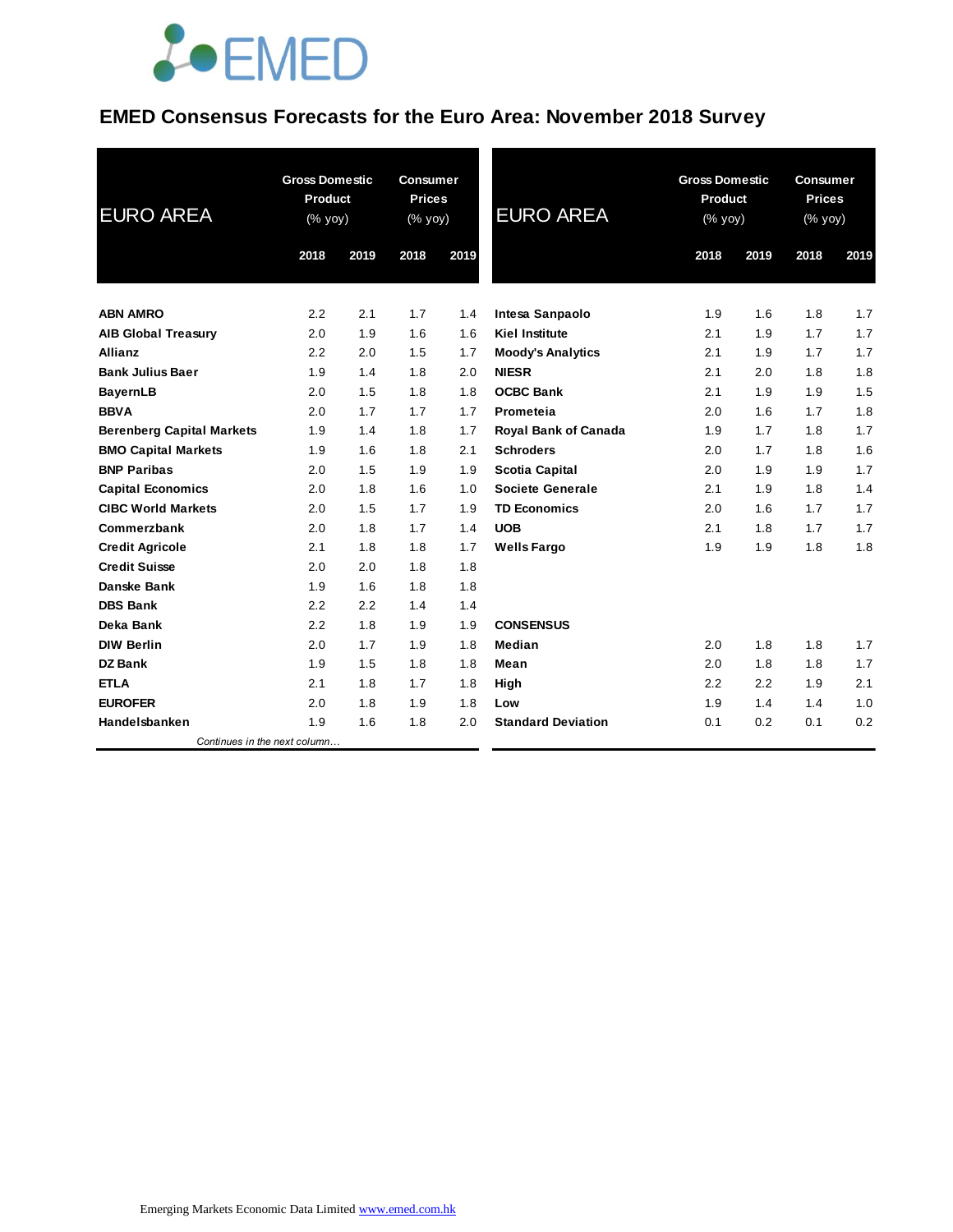### **EMED Consensus Forecasts for Japan: November 2018 Survey**

| <b>JAPAN</b>                     | <b>Gross Domestic</b><br><b>Product</b><br>$(% \mathsf{Y}^{\prime }\mathsf{Y}^{\prime }\mathsf{Y}^{\prime })$ |      | <b>Consumer</b><br><b>Prices</b><br>(% yoy) |      | <b>JAPAN</b>              | <b>Gross Domestic</b><br>Product<br>(% yoy) |      | <b>Consumer</b><br><b>Prices</b><br>$(% \mathsf{Y}\cup \mathsf{Y})$ |      |
|----------------------------------|---------------------------------------------------------------------------------------------------------------|------|---------------------------------------------|------|---------------------------|---------------------------------------------|------|---------------------------------------------------------------------|------|
|                                  | 2018                                                                                                          | 2019 | 2018                                        | 2019 |                           | 2018                                        | 2019 | 2018                                                                | 2019 |
| <b>ABN AMRO</b>                  | 1.0                                                                                                           | 1.0  | 0.9                                         | 1.2  | <b>JCER</b>               | 1.2                                         | 0.9  | 0.9                                                                 | 1.6  |
| <b>AIB Global Treasury</b>       | 1.1                                                                                                           | 0.9  | 1.0                                         | 0.5  | <b>Kiel Institute</b>     | 0.9                                         | 1.2  | 0.9                                                                 | 1.2  |
| Allianz                          | 1.2                                                                                                           | 1.0  | 1.2                                         | 1.5  | <b>Mizuho Securities</b>  | 1.2                                         | 0.8  | 0.9                                                                 | 0.9  |
| <b>Bank Julius Baer</b>          | 1.1                                                                                                           | 1.1  | 1.0                                         | 1.0  | <b>Moody's Analytics</b>  | 1.1                                         | 0.8  | 1.0                                                                 | 1.2  |
| Bank of Tokyo-Mitsubishi UFJ     | 1.2                                                                                                           | 0.9  | 1.0                                         | 1.5  | <b>NIESR</b>              | 1.1                                         | 1.1  | 0.7                                                                 | 1.5  |
| <b>BayernLB</b>                  | 1.1                                                                                                           | 0.8  | 1.2                                         | 1.2  | <b>OCBC Bank</b>          | 1.1                                         | 1.1  | 1.0                                                                 | 1.0  |
| <b>BBVA</b>                      | 1.0                                                                                                           | 1.2  | 1.0                                         | 1.0  | Prometeia                 | 1.1                                         | 1.1  | 0.9                                                                 | 1.4  |
| <b>Berenberg Capital Markets</b> | 1.2                                                                                                           | 1.2  | 1.0                                         | 1.5  | <b>Schroders</b>          | 1.0                                         | 1.0  | 0.9                                                                 | 1.3  |
| <b>BMO Capital Markets</b>       | 1.2                                                                                                           | 1.0  | 1.0                                         | 1.6  | <b>Scotia Capital</b>     | 1.2                                         | 1.0  | 1.0                                                                 | 2.3  |
| <b>BNP Paribas</b>               | 0.9                                                                                                           | 0.6  | 1.0                                         | 1.0  | Societe Generale          | 1.1                                         | 1.4  | 0.9                                                                 | 1.4  |
| <b>Capital Economics</b>         | 1.2                                                                                                           | 1.0  | 1.0                                         | 1.0  | <b>TD Economics</b>       | 1.1                                         | 1.4  | 1.0                                                                 | 1.3  |
| <b>CIBC World Markets</b>        | 1.0                                                                                                           | 0.9  | 1.0                                         | 1.1  | <b>UOB</b>                | 1.2                                         | 1.1  | 1.5                                                                 | 2.0  |
| Commerzbank                      | 0.8                                                                                                           | 1.2  | 0.8                                         | 0.8  | <b>Wells Fargo</b>        | 1.2                                         | 1.1  | 1.0                                                                 | 1.1  |
| <b>Credit Agricole</b>           | 1.0                                                                                                           | 1.1  | 0.9                                         | 1.2  |                           |                                             |      |                                                                     |      |
| <b>Credit Suisse</b>             | 1.3                                                                                                           | 1.0  | 0.8                                         | 0.8  |                           |                                             |      |                                                                     |      |
| Daiwa Institute of Research      | 1.2                                                                                                           | 0.8  | 0.9                                         | 1.3  | <b>CONSENSUS</b>          |                                             |      |                                                                     |      |
| <b>DBS Bank</b>                  | 1.1                                                                                                           | 0.9  | 0.8                                         | 1.0  | Median                    | 1.1                                         | 1.0  | 1.0                                                                 | 1.2  |
| Deka Bank                        | 1.0                                                                                                           | 0.8  | 0.9                                         | 1.6  | Mean                      | 1.1                                         | 1.0  | 1.0                                                                 | 1.2  |
| <b>DIW Berlin</b>                | 1.1                                                                                                           | 1.0  | 1.0                                         | 1.1  | High                      | 1.3                                         | 1.4  | 1.5                                                                 | 2.3  |
| <b>DZ Bank</b>                   | 1.0                                                                                                           | 1.0  | 1.0                                         | 1.0  | Low                       | 0.8                                         | 0.6  | 0.7                                                                 | 0.5  |
| Intesa Sanpaolo                  | 1.1                                                                                                           | 1.1  | 1.1                                         | 1.2  | <b>Standard Deviation</b> | 0.1                                         | 0.2  | 0.1                                                                 | 0.3  |
| Continues in the next column     |                                                                                                               |      |                                             |      |                           |                                             |      |                                                                     |      |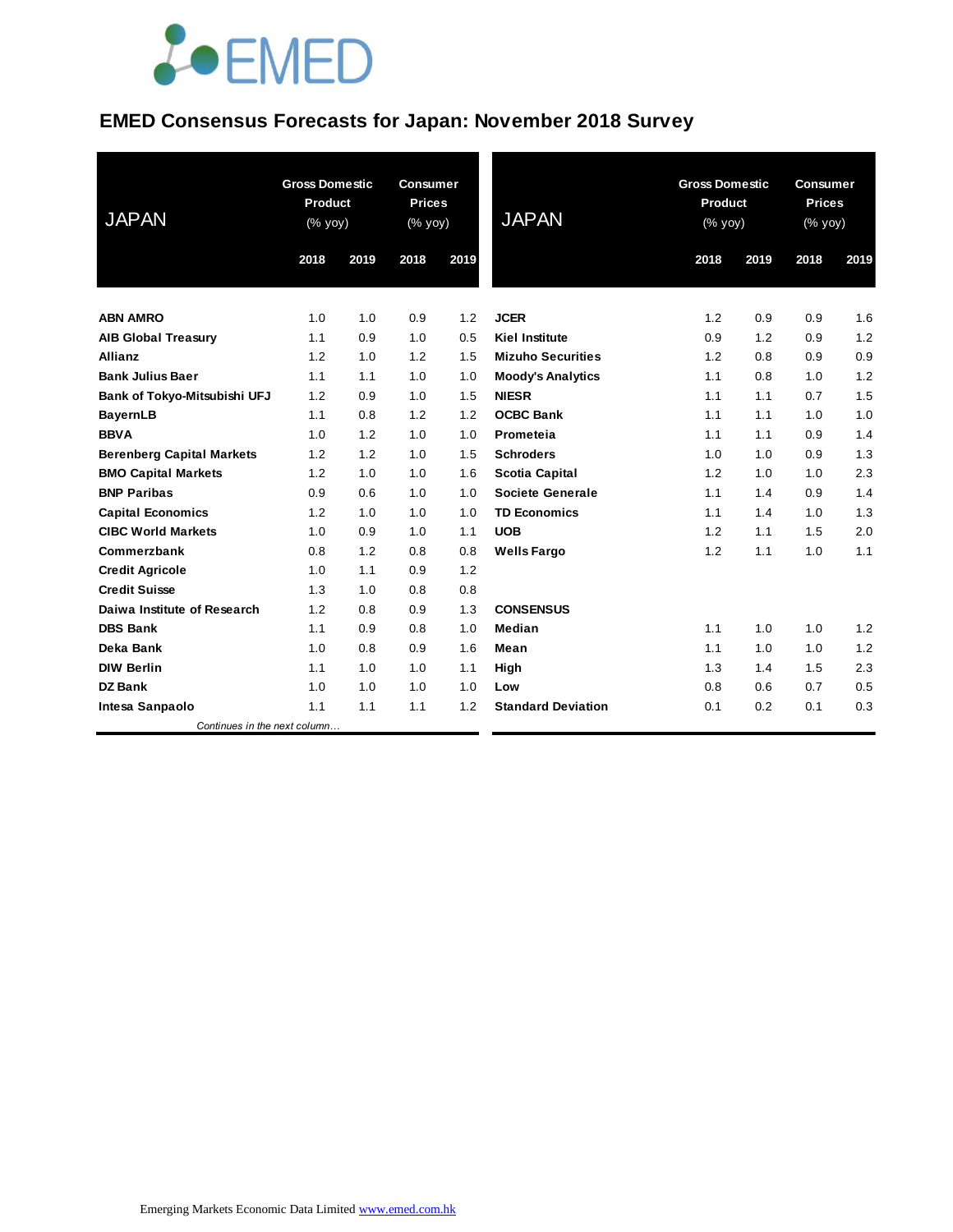### **EMED Consensus Forecasts for China: November 2018 Survey**

| <b>CHINA</b>                     | <b>Gross Domestic</b><br><b>Product</b><br>(% yoy) |      | <b>Consumer</b><br><b>Prices</b><br>(% yoy) |      | <b>CHINA</b>              | <b>Gross Domestic</b><br><b>Product</b><br>(% yoy) |      | <b>Consumer</b><br><b>Prices</b><br>(% yoy) |      |
|----------------------------------|----------------------------------------------------|------|---------------------------------------------|------|---------------------------|----------------------------------------------------|------|---------------------------------------------|------|
|                                  | 2018                                               | 2019 | 2018                                        | 2019 |                           | 2018                                               | 2019 | 2018                                        | 2019 |
| <b>ABN AMRO</b>                  | 6.7                                                | 6.3  | 2.0                                         | 2.5  | Intesa Sanpaolo           | 6.7                                                | 6.3  | 2.2                                         | 2.3  |
| <b>Allianz</b>                   | 6.5                                                | 6.2  | 2.5                                         | 2.8  | <b>Kiel Institute</b>     | 6.6                                                | 6.1  | 2.1                                         | 2.3  |
| <b>Bank Julius Baer</b>          | 6.6                                                | 6.2  | 2.0                                         | 2.6  | <b>Moody's Analytics</b>  | 6.6                                                | 6.3  | 2.2                                         | 2.5  |
| <b>Bank of East Asia</b>         | 6.6                                                | 6.3  | 2.1                                         | 2.0  | <b>NIESR</b>              | 6.6                                                | 6.4  | 2.3                                         | 2.6  |
| <b>BayernLB</b>                  | 6.6                                                | 6.2  | 2.2                                         | 2.4  | <b>OCBC Bank</b>          | 6.6                                                | 6.2  | 1.8                                         | 2.5  |
| <b>BBVA</b>                      | 6.5                                                | 6.0  | 2.2                                         | 2.5  | Prometeia                 | 6.6                                                | 5.9  | 2.1                                         | 2.4  |
| <b>Berenberg Capital Markets</b> | 6.6                                                | 6.3  | 2.2                                         | 2.2  | <b>Schroders</b>          | 6.6                                                | 6.2  | 2.1                                         | 2.4  |
| <b>BMO Capital Markets</b>       | 6.6                                                | 6.2  | 2.2                                         | 2.2  | <b>Scotia Capital</b>     | 6.6                                                | 6.2  | 2.4                                         | 2.5  |
| <b>BNP Paribas</b>               | 6.4                                                | 6.1  | 2.1                                         | 1.9  | Societe Generale          | 6.6                                                | 6.1  | 2.3                                         | 2.6  |
| <b>Capital Economics</b>         | 6.7                                                | 6.5  | 2.0                                         | 2.0  | <b>UOB</b>                | 6.6                                                | 6.3  | 2.1                                         | 2.4  |
| Commerzbank                      | 6.5                                                | 6.2  | 1.7                                         | 2.3  | <b>Wells Fargo</b>        | 6.6                                                | 6.1  | 2.1                                         | 2.3  |
| <b>Credit Agricole</b>           | 6.6                                                | 6.4  | 2.2                                         | 2.5  |                           |                                                    |      |                                             |      |
| <b>Credit Suisse</b>             | 6.6                                                | 6.2  | 2.1                                         | 2.0  |                           |                                                    |      |                                             |      |
| Daiwa Institute of Research      | 6.5                                                | 6.3  | 2.0                                         | 2.1  | <b>CONSENSUS</b>          |                                                    |      |                                             |      |
| Danske Bank                      | 6.6                                                | 6.4  | 2.3                                         | 2.3  | Median                    | 6.6                                                | 6.2  | 2.1                                         | 2.4  |
| <b>DBS Bank</b>                  | 6.6                                                | 6.2  | 2.1                                         | 2.2  | Mean                      | 6.6                                                | 6.2  | 2.1                                         | 2.3  |
| Deka Bank                        | 6.6                                                | 6.4  | 2.0                                         | 2.3  | High                      | 6.7                                                | 6.5  | 2.5                                         | 2.8  |
| <b>DIW Berlin</b>                | 6.5                                                | 6.3  | 2.0                                         | 2.4  | Low                       | 6.4                                                | 5.9  | 1.7                                         | 1.9  |
| <b>DZ Bank</b>                   | 6.5                                                | 6.5  | 2.2                                         | 2.2  | <b>Standard Deviation</b> | 0.1                                                | 0.1  | 0.2                                         | 0.2  |
| Continues in the next column     |                                                    |      |                                             |      |                           |                                                    |      |                                             |      |